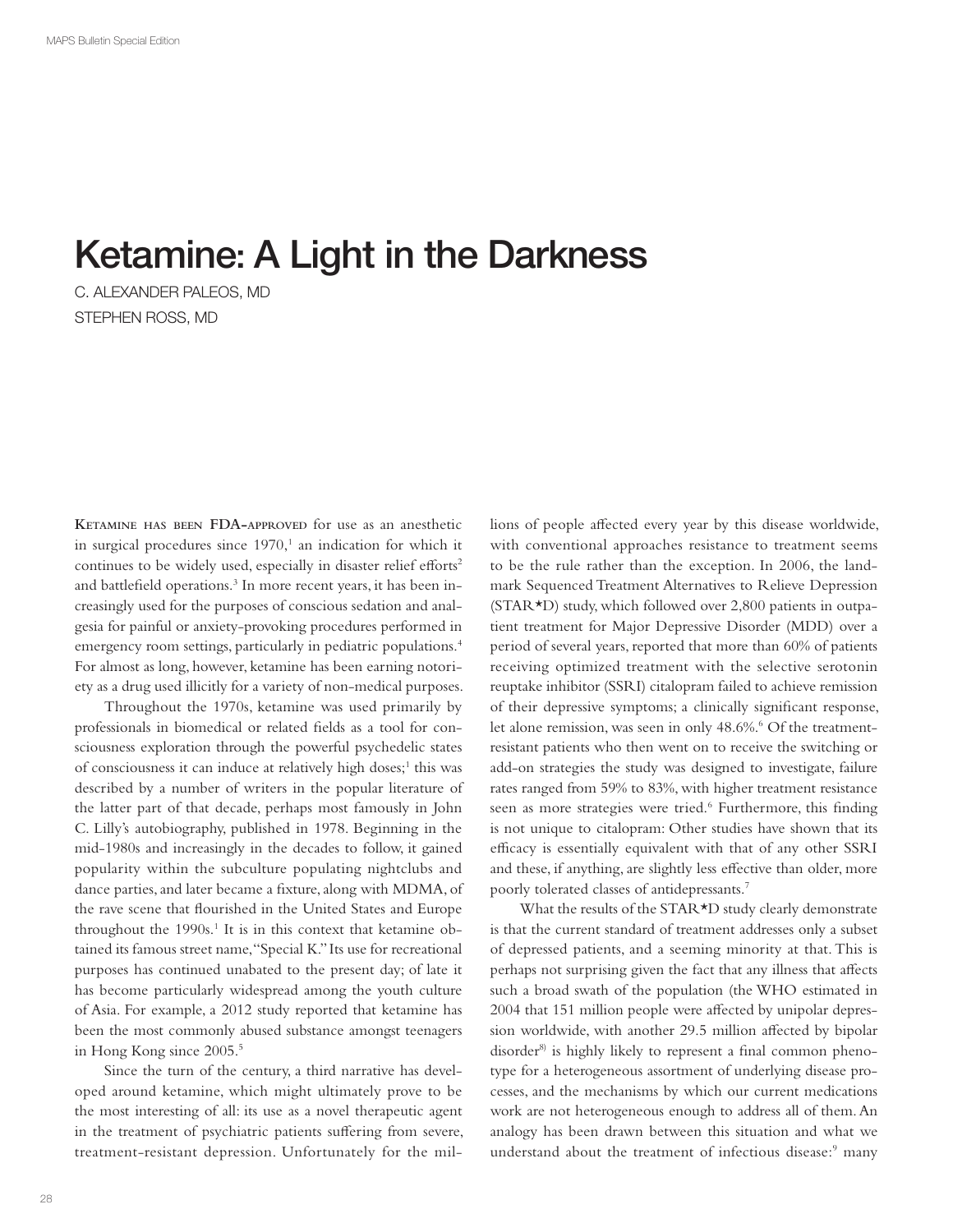

C. Alexander Paleos, MD Stephen Ross, MD



different organisms cause infections and penicillin, for example, will only succeed in treating some of them. Infectious disease specialists, however, have the luxury of choosing from a variety of different classes of antibiotics, each with its own unique mechanism of action and hence with its own special niche in the arsenal. We psychiatrists, on the other hand, have essentially only one option when it comes to the pharmacologic treatment of depression, and this is to intervene at the level of the monoamine neurotransmitter system, which in the brain consists mainly of serotonin, norepinephrine, and dopamine.

In 1957, Nathan Kline published the first report of a pharmacologic compound demonstrating efficacy as an antidepressant. This was iproniazid, the first monoamine oxidase inhibitor (MAO-I), an anti-tuberculosis medication that itself had been discovered only a few years previously. Its effectiveness as an antidepressant had been discovered serendipitously, initially noted as a side effect

*narrative has developed around ketamine, which might ultimately prove to be the most interesting of all: its use as a novel therapeutic agent in the treatment of psychiatric patients su!ering from severe, treatment-resistant depression.*

of treatment in tuberculosis patients.10 Its mechanism of action was ultimately determined to be mediated by increasing levels of serotonin, norepinephrine, and dopamine in the brain by inhibiting the enzyme that degrades them. That same year, in Germany, Ronald Kuhn published his findings of the antidepressant effects of another compound, imipramine, the first tricyclic antidepressant $10$  and one that continues to be prescribed to this day. He had been testing it to see if it might be effective as an antipsychotic, and though it failed utterly in this regard, he noted, again serendipitously, that some of his depressed schizophrenic patients showed dramatic improvements in their mood symptoms in response to taking it.<sup>10</sup> Its major pharmacologic effect is to increase levels of serotonin and norepinephrine. In 1987, the FDA approval of the first SSRI, fluoxetine (Prozac), ushered in a new era of antidepressant treatment<sup>10</sup> owing to its much safer and better tolerated side effect profile, and the SS-RIs continue to dominate the contemporary therapeutic landscape. But again, this class, and its more recent descendants, the

*Since the turn of the century, a third* 

selective serotonin-norepinephrine reuptake inhibitors (SNRIs), exert their effect by means of the monoamine system, as their names imply. Since 1957, in fact, every medication approved for use as an antidepressant has acted on one of these three molecules, or some combination thereof.9

This is not to underestimate the impact these medications have had. Unques-

tionably, they have revolutionized the treatment of depression and, along with the discovery in 1952 of the first antipsychotic, chlorpromazine, revolutionized the entire field of psychiatry. Untold millions of people have benefited from their use and continue to do so. For the patients that do respond to the monoamine-specific antidepressants, the effect can be lifetransforming and literally life-saving. But just as penicillin has saved countless millions of lives and was arguably the most im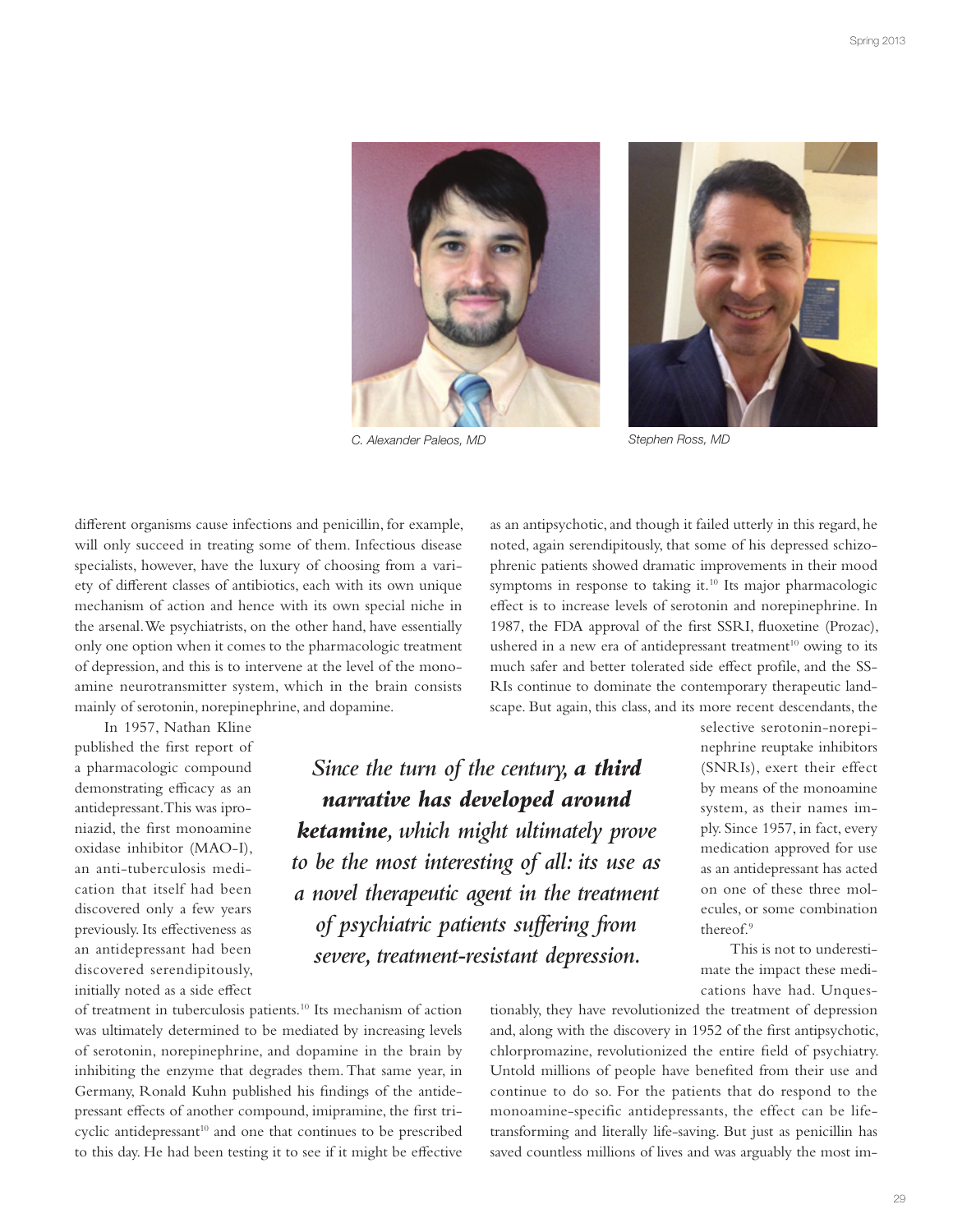portant discovery of the  $20<sup>th</sup>$  century, there remain vast numbers of people every year who acquire infections for which penicillin is completely ineffective, and for which alternative treatments must be sought. By analogy, this is precisely the problem faced by modern psychiatry where the treatment of depression is concerned. Our one-trick pony is desperately in need of new tricks.

This is where ketamine enters the picture. As a potent antagonist of the *N*-methyl-D-aspartate (NMDA) receptor, one of the brain's two major receptor types for glutamate, ketamine acts

on a neurotransmitter system entirely distinct from the pathways involving serotonin, norepinephrine, and dopamine. Glutamate is the major excitatory neurotransmitter for the

central nervous system, and its effects are thus manifold and widespread, involving all aspects of the neuronal life cycle, from migration and differentiation, to the genesis of new axons, to the survival of the neuron itself.<sup>11</sup> And while the pathophysiological mechanisms underpinning depression are far from completely understood, there is mounting evidence to suggest that in addition to the monoamines, there is a significant and perhaps central role played by glutamate as well. For example, it has been found that depressed patients have elevated levels of glutamate in their blood and cerebrospinal fluid as compared to healthy controls, and these changes can be reversed by chronic administration of conventional antidepressants.11 Additionally, postmortem analyses of brain tissue samples have shown significant alterations of the NMDA receptor in the frontal cortex of patients with MDD<sup>12</sup> and in the prefrontal cortex of completed suicides.<sup>13</sup> Taken together, this evidence paints a picture in which treating depression with ketamine, despite its checkered past, starts to make a lot of sense, as surprising as this might be to laypeople and perhaps especially to most psychiatrists, who are accustomed to viewing it primarily as a drug of abuse.

The earliest reports on the use of ketamine in the treatment of psychiatric conditions date from the 1970s and describe its use as an adjunct to psychotherapy, with some anecdotal evidence for efficacy in reducing symptoms of depression and anxiety.14 This line of research was evidently not pursued much further, but interest in its potential as an antidepressant resurfaced in the late 1990s on the heels of the abovementioned evidence for the role of glutamate in the pathophysiology of depression, as well as a number of studies using animal models for depression that gave evidence for the effectiveness of NMDA receptor antagonists.15–17 In 2000, Robert Berman, John Krystal, and their colleagues at Yale University, who had previously been investigating high-dose ketamine as a model for the experimental induction of schizophrenia-like symptoms in healthy volunteers,<sup>18</sup> published the first placebo-controlled study evaluating the use of ketamine as an antidepressant in humans.

In this study,<sup>19</sup> ketamine demonstrated not only a robust antidepressant effect in seven of their eight acutely depressed subjects, with significant improvement on scales measuring mood, suicidal ideation, helplessness, and worthlessness, after only a single intravenous administration of a relatively low dose (roughly 25 to 50% that used for anesthesia), but one that occurred within hours of treatment, and persisted for seven to 14 days. Compare this with the SSRIs, which show no acute antidepressant effect and typically take 6 to 8 *weeks* to achieve full efficacy. The rapidity of the response alone has important implications, especially in cases of severe depression with prominent

*This evidence paints a picture in which treating depression with ketamine, despite its checkered past, starts to make a lot of sense.*

suicidal ideation, where a rapid resolution of symptoms is highly desirable and potentially preventative of self-harm. Berman's study would prove to become seminal, as it

provided, for the first time in humans, evidence for a treatment with effects mediated independently of the monoamine system, showing an antidepressant response markedly different from that seen with conventional medications and, even more importantly, a ray of hope for the many patients who have been failing for years to respond to them.

Nonetheless, this small study initially failed to garner much notice, and another study investigating the use of ketamine for depression would not be published until 2006, when Carlos Zarate, Jr. and his colleagues at the National Institute for Mental Health reported their findings in a group of 18 depressed patients given the same intravenous dose used at Yale.<sup>20</sup> Their findings were impressive: One day following a single IV dose of ketamine, 71% of their subjects showed a response in their depressive symptoms, and 29% achieved full remission, compared to none for placebo. Of the subjects who responded, 50% sustained this response for a week or more. The fact that Zarate's group recruited their subjects on the basis of resistance to conventional antidepressants—all 18 had failed at least two of these prior to entering the study—made their results all the more intriguing.

Since then there has been a tremendous upsurge of interest in evaluating ketamine's antidepressant properties. Over the past seven years, more than 25 publications have appeared in the literature, involving over 160 patients, most with treatment-resistant depression. All of them, with the exception of one isolated case report, have confirmed its efficacy as an antidepressant, consistently showing the same pattern of rapid and relatively prolonged—compared with ketamine's half-life, which is measured in hours—response in symptoms.<sup>21</sup> It has also been shown that ketamine effectively treats the depression seen in both major depressive and bipolar disorder, without exacerbating risk for mania in the latter.<sup>22, 23</sup> There have been no serious adverse events in any of these studies; the side effects that have been reported have been typically mild to moderate in severity, and none have persisted beyond the time of the drug's administration.21 Among these are feelings of dissociation from reality, as well as so-called psychotomimetic symptoms, such as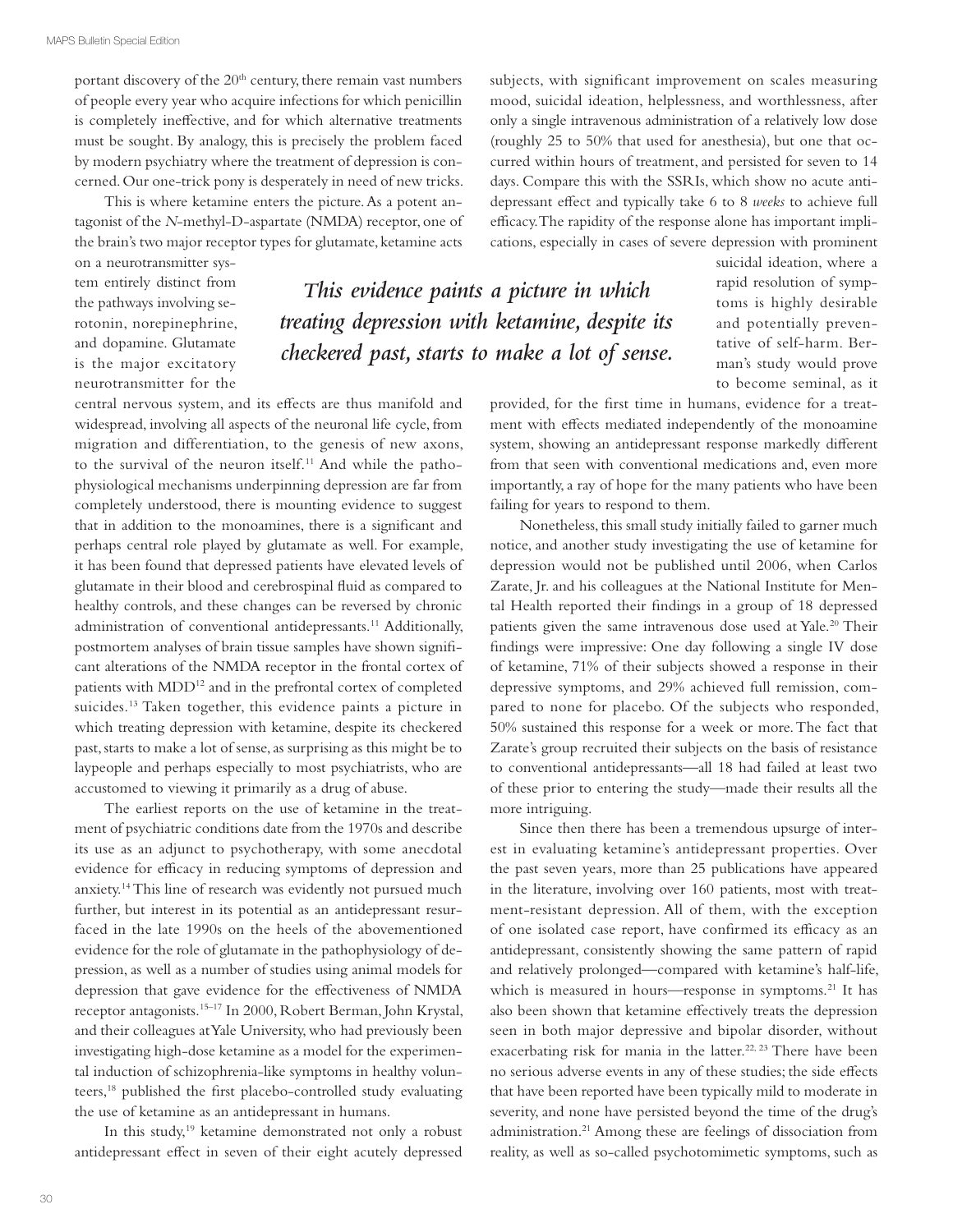visual hallucinations or other perceptual disturbances. Indeed, ketamine's propensity to elicit these symptoms, along with its perceived liability for abuse, has been cited by a number of authors as an argument against its adoption as a standard treatment for depression.<sup>9, 24</sup>

Nevertheless, enthusiasm for its use is only gaining momentum. As of this writing, 25 new studies investigating ketamine in depression are on file at the ClinicalTrials.gov database. Some institutions have already started offering it to the public, outside

of a research context, as an off-label treatment for refractory depression. The University of California, San Diego, for example, operates an outpatient clinic devoted to this, with

highly positive results reported thus far.25 This is a trend that is likely only to continue, as the data supporting its safety and efficacy in otherwise difficult or impossible to treat cases of depression continue to multiply. Yet there remain some important unanswered questions, which some of the studies currently underway are intended to address. One of the most important is the question of how to most effectively maintain the antidepressant effect beyond the one to two weeks that is typically seen after the initial dose. One study has already reported on the efficacy of a repeat dosing strategy, which seems promising,  $26$ and there are others currently underway attempting similar protocols.27–29 Others are trying strategies involving bridging to daily use of an oral agent, such as a traditional antidepressant<sup>30</sup> or an orally active glutamate release inhibitor.<sup>31</sup> Another important question has to do with optimizing the dose, as most of the studies to date have simply followed the protocol employed in the initial proof-of-concept study. It is not known, however, whether a lower dose would be as effective, and there is at least one study to suggest that it very well could be, with the added benefit of attenuating the undesirable side effects.<sup>32</sup> There are currently two relatively large-scale dose-response studies underway designed to address this issue.<sup>33, 34</sup>

Regardless of the answers to these lingering questions, it seems clear at this point that ketamine has established itself as a viable, exciting, and long-awaited novel treatment for depression. It is exciting for the new hope it brings to the huge numbers of treatment-refractory patients that continue to suffer from depression's debilitating effects, as well as for the new possibilities it brings for the development of novel treatments down the road. The glutamate system and the role it plays in the etiology of mood disorders is only just now starting to be deciphered, and a new era of treatment appears to be looming on the horizon for psychiatry. For a field that has been groping in the dark for decades in search of more effective ways to alleviate the suffering of those who turn to it for help, this is a welcome ray of sunshine indeed.

### **REFERENCES**

1. Jansen K. A review of the nonmedical use of ketamine: Use, users and consequences. *Journal of Psychoactive Drugs* 2000;32(4):419-433.

2. Mulvey J, Qadri A, Maqsood M. Earthquake Injuries and the Use of Ketamine for Surgical Procedures: The Kashmir Experience. *Anaesth Intensive Care* 2006; 34:489-494.

3. Butler F, Jenkins D, Dickey N. (March 8, 2012). DHB Memo 120308 Ketamine [military reference document]. Re-

*Data supporting [ketamine's] safety and*  efficacy in otherwise difficult or impossible to *treat cases of depression continues to multiply.*

trieved from http://www. health.mil/Education\_ And\_Training/TCCC. aspx

4. Jamora C, Iravani M. Unique Clinical Situations in Pediatric Patients

Where Ketamine may be the Anesthetic Agent of Choice. *American Journal of Therapeutics* 2010;17:511-515.

5. Chan Y-C. Acute and Chronic Toxicity Pattern in Ketamine Abusers in Hong Kong. *J Med Toxicol* 2012;8:267–270.

6. Warden D, Rush AJ, Trivedi MH, Fava M, Wisniewski SR. The STAR\*D Project Results: A Comprehensive Review of Findings. *Current Psychiatry Reports* 2007;9:449–459.

7. Murrough JW, Charney DS. Is There Anything Really Novel on the Antidepressant Horizon? *Curr Psychiatry Rep* 2012;14:643–649.

8. World Health Organization. The global burden of disease: 2004 update. 2008.

9. Preskorn S. Ketamine: The Hopes and the Hurdles. *Biol Psychiatry* 2012;72:522–523.

10. López-Muñoz F, Cecilio A. Monoaminergic Neurotransmission: The History of the Discovery of Antidepressants from 1950s Until Today. *Current Pharmaceutical Design*, 2009, 15, 1563-1586

11. Hashimoto K. Emerging role of glutamate in the pathophysiology of major depressive disorder. *Brain Research Reviews* 2009;61:105–123.

12. Feyissa AM, Chandran A, Stockmeier CA, Karolewicz B. Reduced levels of NR2A and NR2B subunits of NMDA receptor and PSD-95 in the prefrontal cortex in major depression. *Prog Neuropsychopharmacol Biol Psychiatry* 2009;33:70–75.

13. Nowak G, Ordway GA, Paul, IA. Alterations in the Nmethyl-D-aspartate (NMDA) receptor complex in the frontal cortex of suicide victims. *Brain Research* 1995:675;157-164.

14. Ross, S. Ketamine and Addiction. *Primary Psychiatry* 2008;15(9):61-69.

15. Layer RT, Popik P, Olds T, Skolnick P. Antidepressantlike actions of the polyamine site NMDA antagonist, eliprodil (SL-82.0715). *Pharmacol Biochem Behav* 1995;52:621–7.

16. Papp M, Moryl E. Antidepressant activity of noncompetitive and competitive NMDA receptor antagonists in a chronic mild stress model of depression. *Eur J Pharmacol*  1994;263:1–7.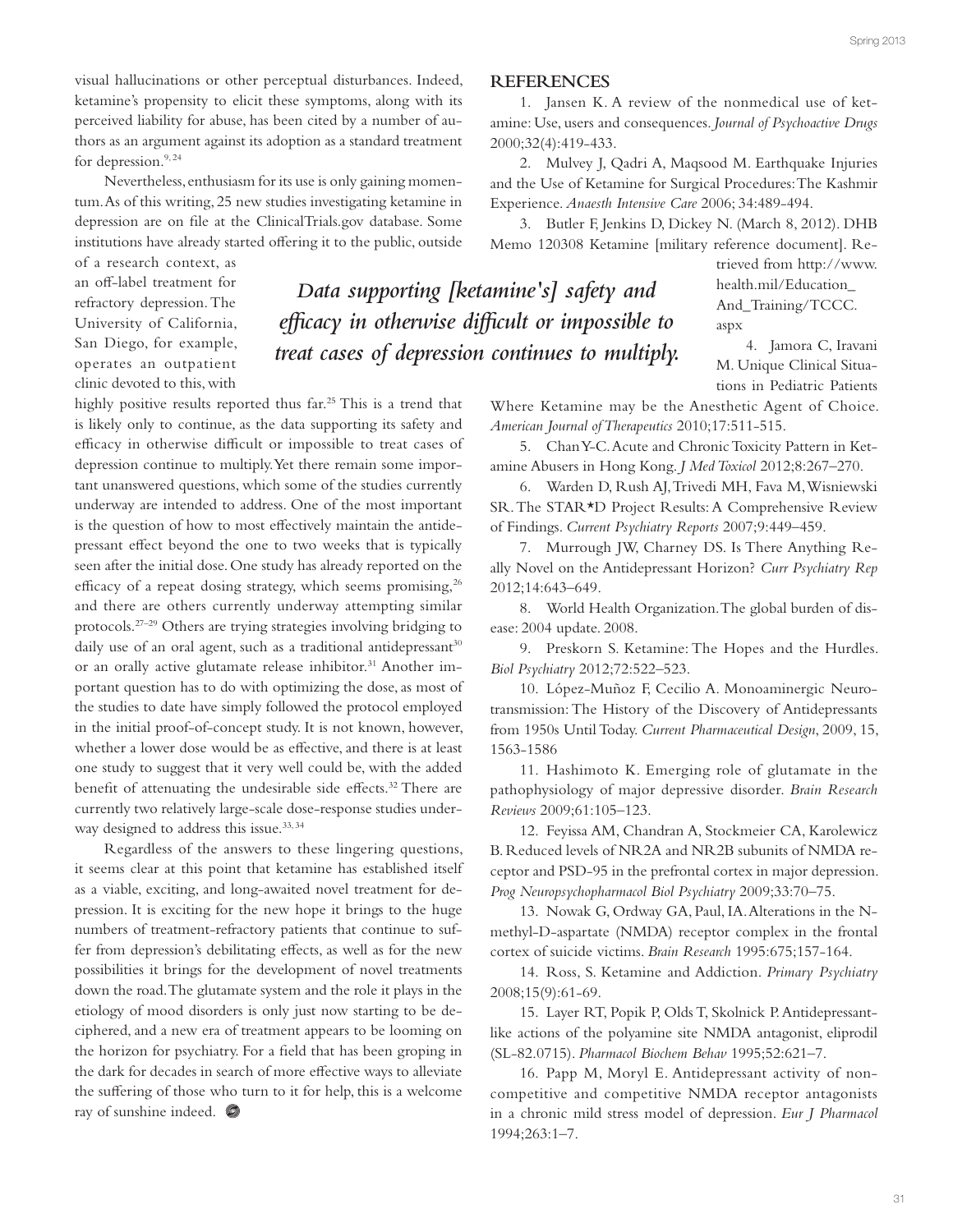17. Przegalinski E, Tatarczynska E, Deren-Wesolek A, Chojnacka-Wojcik E. Antidepressant-like effects of a partial agonist at strychnine-insensitive glycine receptors and a competitive NMDA receptor antagonist. *Neuropharmacology* 1997;36:31–37.

18. Krystal JH, Karper LP, Seibyl JP, et al. Subanesthetic effects of the noncompetitive NMDA antagonist, ketamine, in humans: psychotomimetic, perceptual, cognitive, and neuroendocrine responses. *Arch Gen Psychiatry* 1994;51(3):199-214.

19. Berman RM, Cappiello A, Anand A, Oren DA, Heninger GR, Charney DS, Krystal JH. Antidepressant Effects of Ketamine in Depressed Patients. *Biol Psychiatry* 2000;47:351– 354.

20. Zarate CA Jr, Singh JB, Carlson PJ, Brutsche NE, Ameli R, Luckenbaugh DA, et al. A randomized trial of an N-methyl-D-aspartate antagonist in treatment-resistant major depression. *Arch Gen Psychiatry* 2006;63:856–864.

21. aan het Rot M, Zarate CA, Charney DS, Mathew SJ. Ketamine for Depression: Where Do We Go from Here? *Biol Psychiatry* 2012;72:537–547.

22. Diazgranados N, Ibrahim L, Brutsche NE, Newberg A, Kronstein P, Khalife S, et al. A randomized add-on trial of an N-methyl-D-aspartate antagonist in treatment-resistant bipolar depression. *Arch Gen Psychiatry* 2010;67:793-802.

23. Zarate CA, Brutsche NE, Ibrahim L, Franco-Chaves J, Diazgranados N, Cravchik A, et al. Replication of Ketamine's Antidepressant Efficacy in Bipolar Depression: A Randomized Controlled Add-On Trial. *Biol Psychiatry* 2012;71:939–946.

24. Pies, R (2013, January 17). Ketamine, Cum Grano

Salis. *Psychiatric Times*, 30(1). retrieved January 23, 2013, from http://www.psychiatrictimes.com/mdd/content/article/10168/2123496

25. Kaplan, A (2013, January 17). New Claims and Findings for Ketamine in Severe Depression. *Psychiatric Times*, 30(1). Retrieved January 23, 2013, from http://www.psychiatrictimes. com/mdd/content/article/10168/2123457

26. aan het Rot M, Collins KA, Murrough JW, Perez AM, Reich DL, Charney DS, et al. Safety and efficacy of repeateddose intravenous ketamine for treatment-resistant depression. *Biol Psychiatry* 2010;67:139–145.

27. Mount Sinai School of Medicine. Continuation Ketamine in Major Depression. In: ClinicalTrials.gov [Internet]. Bethesda (MD): National Library of Medicine (US). 2000- [cited 2013 Jan 8]. Available from: http://clinicaltrials.gov/ct2/ show/NCT00548964 NLM Identifier: NCT00548964.

28. Massachusetts General Hospital. Ketamine Infusion for Treatment-resistant Major Depressive Disorder. In: ClinicalTrials.gov [Internet]. Bethesda (MD): National Library of Medicine (US). 2000- [cited 2013 Jan 8]. Available from: http:// clinicaltrials.gov/ct2/show/NCT01582945 NLM Identifier: NCT01582945.

29. Janssen Research & Development, LLC. A Study of Ketamine in Patients With Treatment-resistant Depression. In: ClinicalTrials.gov [Internet]. Bethesda (MD): National Library of Medicine (US). 2000- [cited 2013 Jan 8]. Available from: http://clinicaltrials.gov/ct2/show/NCT01627782 NLM Identifier: NCT01627782.

30. University Hospital, Grenoble. Estimate the Effi-

Learn and share breaking news as a part of our fast-growing social network community.



and medical marijuana research community.

facebook.com/mapsmdma

Facebook



## MAPS Email Newsletter

maps.org/newsletter Monthly research updates, events, news, multimedia, and more delivered to your inbox.



## maps.org

Current research, media, student resources, psychedelic harm reduction information, free psychedelic literature, MAPS Store, and many other resources.



#### YouTube youtube.com/mapsmdma

Watch and learn from leading researchers while exploring our extensive video library.



Instant updates from MAPS' world headquarters **Twitter** @MAPSNews in Santa Cruz, California.